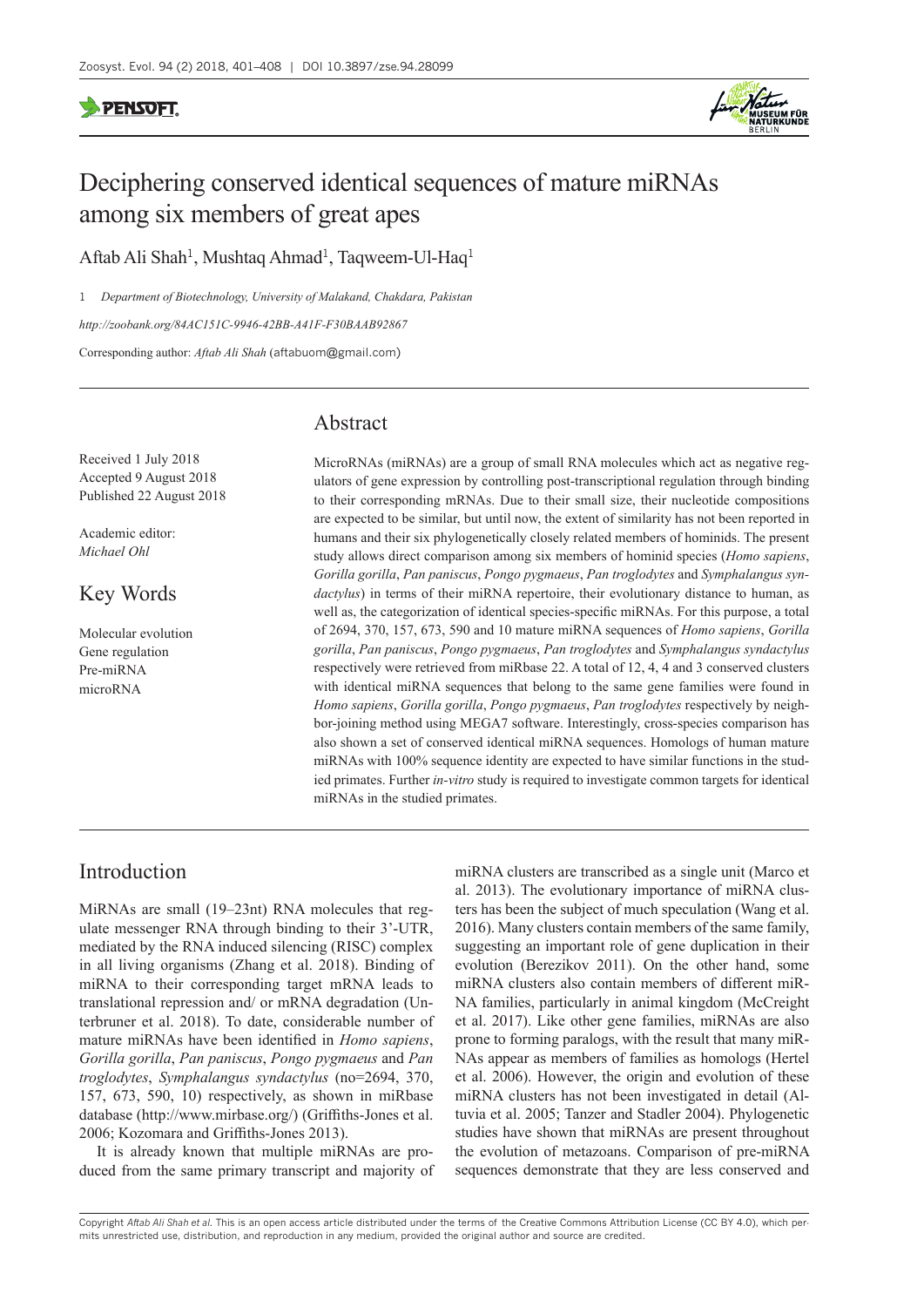

**Figure 1.** Shows evolutionary relationships of taxa for all mature miRNAs in *Homo sapiens*. The analysis involved 29 nucleotide sequences.

therefore are more prone to phylogenetically preserved than the mature sequences alone. High degree of identity across different species was observed for mature miR-NAs (Li et al. 2010). It is also noted that many matured miRNAs are prevailing in several species and are highly conserved and are confined to specific lineages. There are several polycistronic transcripts that suggest a potential mode of evolution for polycistronic miRNAs (Truscott et al. 2016). It is already known that the miRNA repertoire has continuously increased during evolution of metazoan. However, the advent ratio of these molecules is diverse over evolutionary time (Bartel 2018). The expansions of miRNA have been linked with evolutionary innovations that lead to the diversification of bilaterians. Till now, identification of orthologous miRNAs in different species has been investigated in primates.

Among the six members of great apes, *Homo sapiens* are the deepest explored group with 2694 mature miR-NAs miRNAs described. In the present study, we took advantage of a recently available set of mature miRNA from six members of the great ape population to systematically detect identical miRNA by comparing patterns of intra- and inter-species sequence similarity and their evolutionary distance. Interestingly, it was found that intra- and inter-species sequence set of identical mature miRNA exists in great apes including humans. Further *in-vitro* study is required to investigate common targets for identical miRNAs in the studied primates.

### Materials and methods

#### **Alignment of sequences and phylogenetic analysis**

For miRNA, a very limited open and free data is available. The miRBase is one of the highly referred databases, easily accessible and in its latest release 10883 pre-miRNAs are available. Dataset of mature miRNAs sequences of *Homo sapiens* (no=2694), *Gorilla gorilla* (no=370), *Pan paniscus* (no=157), *Pongo pygmaeus* (no=673 mature), *Pan troglodytes* (no=590 mature) and *Symphalangus syndactylus* (no=10 mature) were retrieved from miRBase sequence database (a data repository of published miRNA sequences and its annotation) (release 22.0) at [http://microrna.sanger.](http://microrna.sanger.ac.uk) [ac.uk.](http://microrna.sanger.ac.uk) ClustalW was used to generate multiple alignments of nucleic acid sequences (Chenna et al. 2003) and MEGA7 was used to generate phylogenetic analyses using Neighbor-Joining method (Kumar et al. 2016).

## Results

#### **Identification of Homologous mature miRNA sequences in intra-species in hominides**

Homologous sequences in *Homo sapiens* were clustered based on their phylogenetic relationship and sequence identity using ClustalW. Multiple alignment of mature miRNAs revealed a conserved consensus. Neighbor-Join-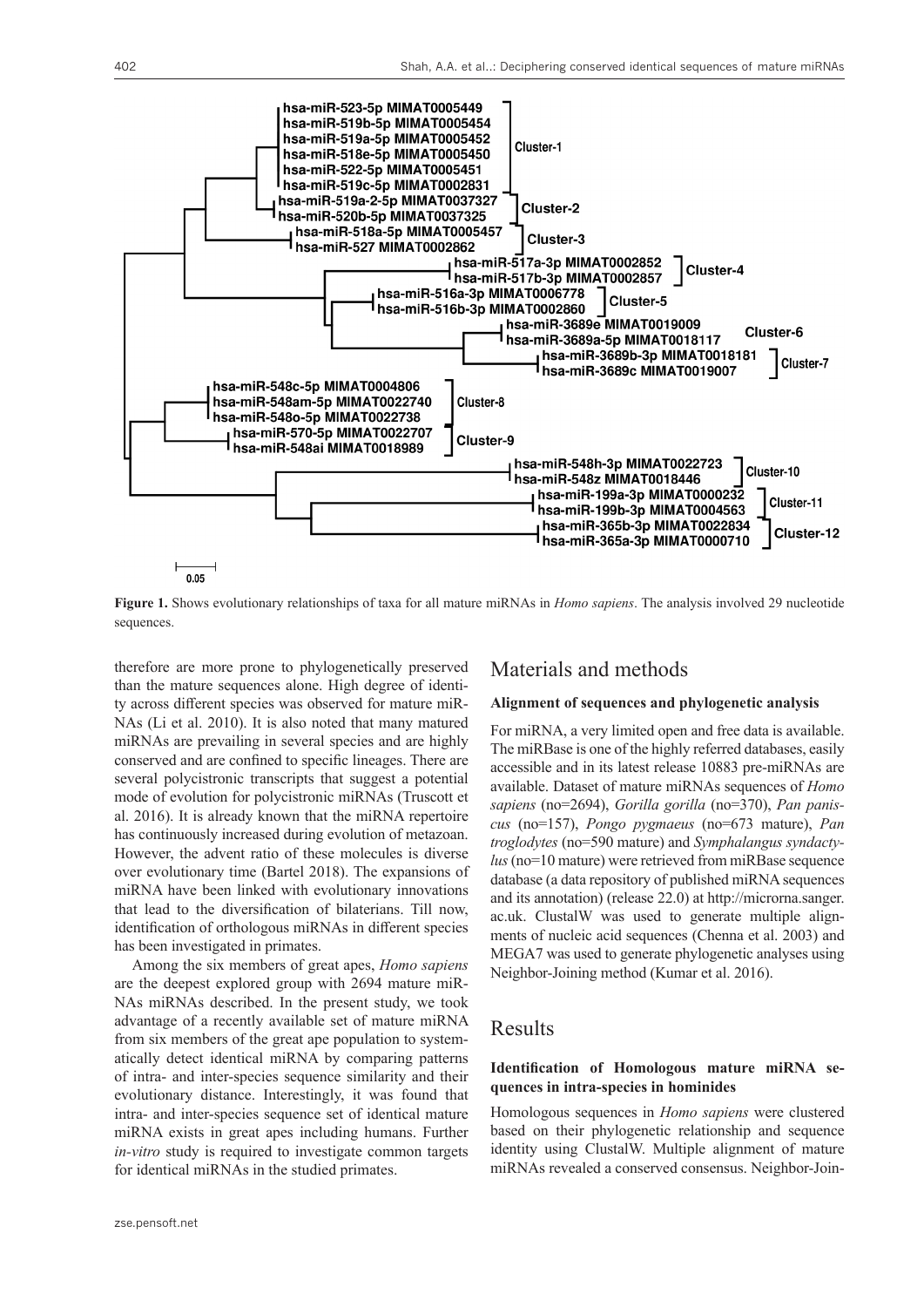403

| S. No                | <b>Members</b>    | <b>Gene Family Name</b> | Genomic coordinate            | Mature miRNA sequence         |
|----------------------|-------------------|-------------------------|-------------------------------|-------------------------------|
|                      | hsa-miR-523-5p    |                         | chr19: 53698385-53698471 [+]  |                               |
|                      | hsa-miR-519b-5p   |                         | chr19: 53695213-53695293 [+]  |                               |
| Cluster 1            | hsa-miR-519a-5p   |                         | chr19: 53752397-53752481 [+]  | <b>CUCUAGAGGGAAGCGCUUUCUG</b> |
|                      | hsa-miR-518e-5p   |                         | chr19: 53729838-53729925 [+]  |                               |
|                      | hsa-miR-522-5p    |                         | chr19: 53751211-53751297 [+]  |                               |
|                      | hsa-miR-519c-5p   |                         | chr19: 53686469-53686555 [+]  |                               |
| Cluster <sub>2</sub> | hsa-miR-519a-2-5p |                         | chr19: 53762344-53762430 [+]  | <b>CUGCAAAGGGAAGCCCUUUC</b>   |
|                      | hsa-miR-519b-2-5p | MIPF0000020; mir-515    | chr19: 53754018-53754102 [+]  |                               |
| Cluster 3            | hsa-miR-518a-5p   |                         | chr19: 53731006-53731090 [+]  |                               |
|                      | hsa-miR-527       |                         | chr19: 53754018-53754102 [+]  |                               |
| Cluster 4            | hsa-miR-517a-3p   |                         | chr19: 53712268-53712354 [+]  | AUCGUGCAUCCCUUUAGAGUGU        |
|                      | hsa-miR-517b-3p   |                         | chr19: 53721076-53721142 [+]  |                               |
| Cluster 5            | hsa-miR-516a-3p   |                         | chr19: 53756741-53756830 [+]  | <b>UGCUUCCUUUCAGAGGGU</b>     |
|                      | hsa-miR-516b-3p   |                         | chr19: 53736845-53736934 [+]  |                               |
| Cluster <sub>6</sub> | hsa-miR-3689e     | MIPF0001144; mir-3689   | chr9: 134850570-134850641 [-] | <b>UGUGAUAUCAUGGUUCCUGGGA</b> |
|                      | hsa-miR-3689a-5p  |                         | chr9: 134849487-134849564 [-] |                               |
| Cluster <sub>7</sub> | hsa-miR-3689b-3p  |                         | chr9: 134850125-134850272 [-] | CUGGGAGGUGUGAUAUUGUGGU        |
|                      | hsa-miR-3689c     |                         | chr9: 134849298-134849369 [-] |                               |
|                      | hsa-miR-548c-5p   | MIPF0000317; mir-548    | chr12: 64622509-64622605 [+]  | AAAAGUAAUUGCGGUUUUUGCC        |
| Cluster 8            | hsa-miR-548am-5p  |                         | chrX: 16627012-16627085 [-]   |                               |
|                      | hsa-miR-570-5p    |                         | chr3: 195699401-195699497 [+] | AAAGGUAAUUGCAGUUUUUCCC        |
| Cluster 9            | hsa-miR-548ai     |                         | chr6: 99124609-99124696 [+]   |                               |
| Cluster 10           | hsa-miR-548h-3p   |                         | chr8: 27048853-27048963 [-]   | CAAAAACCGCAAUUACUUUUGCA       |
|                      | hsa-miR-548z      |                         | chr12: 64622509-64622605 [-]  |                               |
| Cluster 11           | hsa-miR-199a-3p   | MIPF0000040; mir-199    | chr19: 10817426-10817496 [-]  | ACAGUAGUCUGCACAUUGGUUA        |
|                      | hsa-miR-199b-3p   |                         | chr9: 128244721-128244830 [-] |                               |
| Cluster 12           | hsa-miR-365b-3p   | MIPF0000061; mir-365    | chr17: 31575411-31575521 [+]  | <b>UAAUGCCCCUAAAAAUCCUUAU</b> |
|                      | hsa-miR-365a-3p   |                         | chr16: 14309285-14309371 [+]  |                               |

**Table 1.** List of miRNAs grouped into clusters, their genomic coordinates, gene family names and their matured miRNA sequences in *Homo sapiens*.

ing method was used for inferring the evolutionary history. The optimal tree with the sum of branch length = 2.32453654 is shown in Figure 1. The p-distance method was used for computing the evolutionary distances. The analysis involved 29 nucleotide sequences. All uncertain positions were deleted for each sequence pair. In the final dataset, there was a total of 36 positions. Evolutionary analyses were conducted in MEGA7. The conserved miR-NA sequences were grouped into 12 clusters. Number of miRNA members in each cluster, showing 100% identity in their sequences and their corresponding genomic coordinates, are shown in Table 1. It is interesting to note that the genomic location of all the identical miRNAs are in clustered form. This indicates that the genes for these identical miRNAs are originated through gene duplication during evolution and speciation. Identical miRNA sequences were also noted in *Gorilla gorilla* using the same phylogenetic model. The optimal tree with the sum of branch length =  $0.40606061$  is shown in Figure 2. The analysis involved 12 nucleotide sequences. There were a total of 35 positions in the final dataset. However, only 12 miRNAs were found to be 100% identical. These 12 miRNAs are grouped into four clusters. Number of miRNA members in each cluster showing 100% identity in their sequences and their corresponding genomic coordinates are shown in Table 2. Interestingly, all the identified conserved miRNAs

belong to a single gene family (MIPF0000020; mir-515). Similarly, identical miRNA sequences were also noted in *Pongo pygmaeus* using the same phylogenetic model as shown in Figure 3. The total number of identical miRNAs were 8 that were grouped into 4 clusters as shown in Table 3. The optimal tree with the sum of branch length  $=$ 1.37798461 is shown in Figure 3. The analysis involved 8 nucleotide sequences. There were a total of 32 positions in the final dataset. Likewise, identical miRNA sequences were also noted in *Pan troglodytes* using the same phylogenetic model. Seven conserved miRNAs were also found in *Pan troglodytes* that were grouped into three clusters as shown in Table 4. The optimal tree with the sum of branch length  $= 0.71717172$  is shown in Figure 4. The analysis involved 7 nucleotide sequences. There were a total of 26 positions in the final dataset.

#### **Identification of Homologous mature miRNA Sequences in inter-species in Hominides**

To assess whether any cross-species conserved miRNA in hominids exists, all known matured miRNAs were aligned to generate multiple alignments of nucleic acid sequences using ClustalW, and MEGA7 was used to generate phylogenetic analyses. The optimal tree with the sum of branch length  $= 3.16412289$  is shown in Figure 4. There were a total of 31 positions in the final dataset.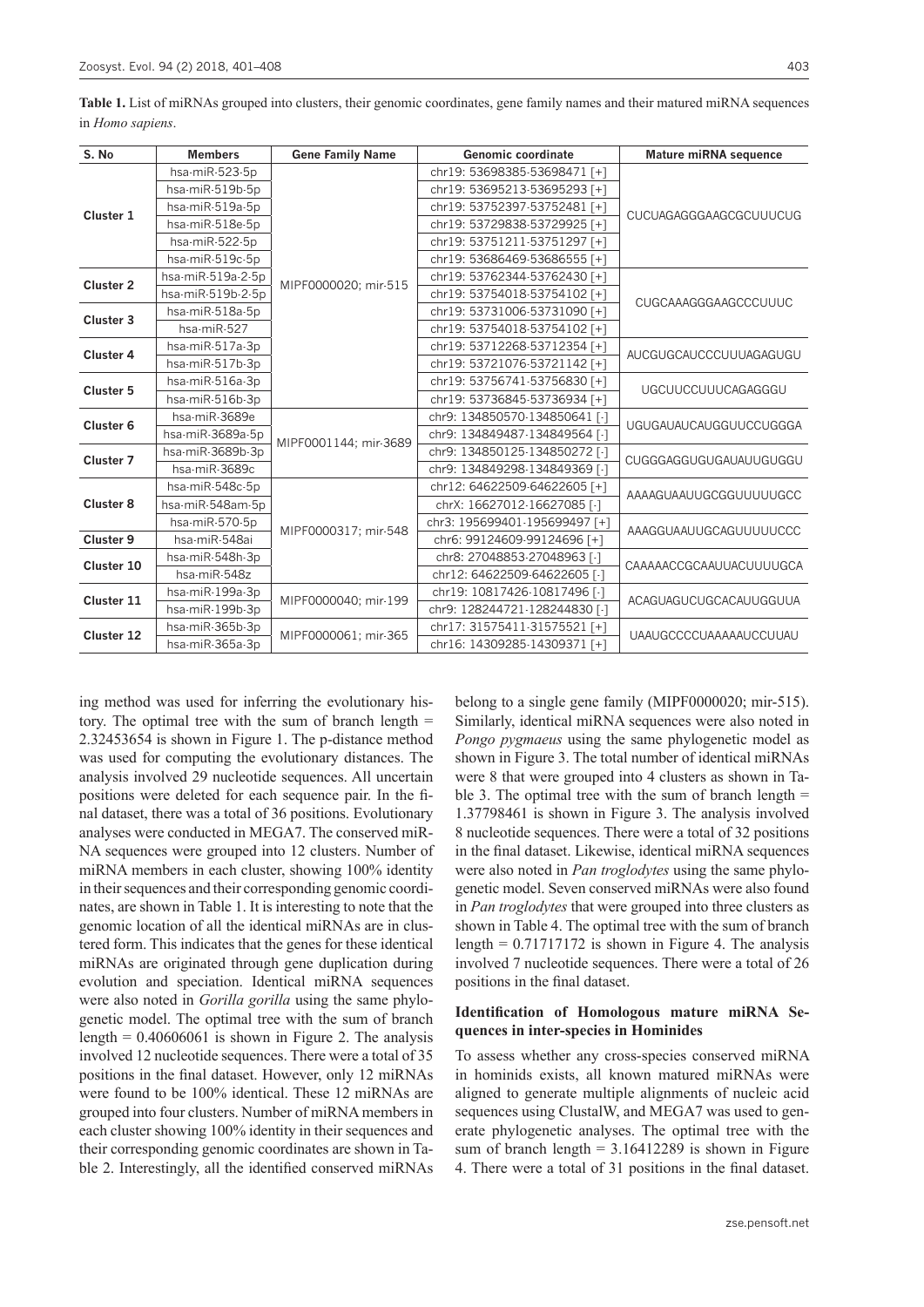

 $0.02$ 

**Figure 2.** Represents evolutionary relationships of taxa for *Gorilla gorilla*. The optimal tree with the sum of branch length = 0.40606061 is shown. The analysis involved 12 nucleotide sequences.



**Figure 3.** Illustrate evolutionary relationships of taxa for *Pongo pygmaeus*. The analysis involved 8 nucleotide sequences.

Using online tool jvenn (Bardou et al. 2014), it was interesting to note that one miRNA (CUCUAGAGGGAAGC-GCUUUCUG) was conserved and overlapping in *Homo sapiens* and *Gorilla gorilla*. Similarly, another conserved sequence (CUGCAAAGGGAAGCCCUUUC) was overlapping in all the three members of hominde species (*Homo sapiens*, *Pan troglodytes* and *Pongo pygmaeus*) as shown in Figures 5, 6. It was also noted that one miRNA (ACAGUAGUCUGCACAUUGGUUA) was overlapping in *Homo sapiens* and *Pan troglodytes*.

## Discussion

MiRNA-mediated gene regulation is novel mechanism among all lineages in animal kingdom (Zhang et al. 2004). Due to their smaller size, many known miRNA genes in animal genomes are found as clusters. MiRNA clusters are a group of related miRNAs closely localized in the genome with an evolution that remains poorly understood (Chen et al. 2015). Therefore, most of the clusters are transcribed as a single polycistronic transcripts (Lagos-Quintana et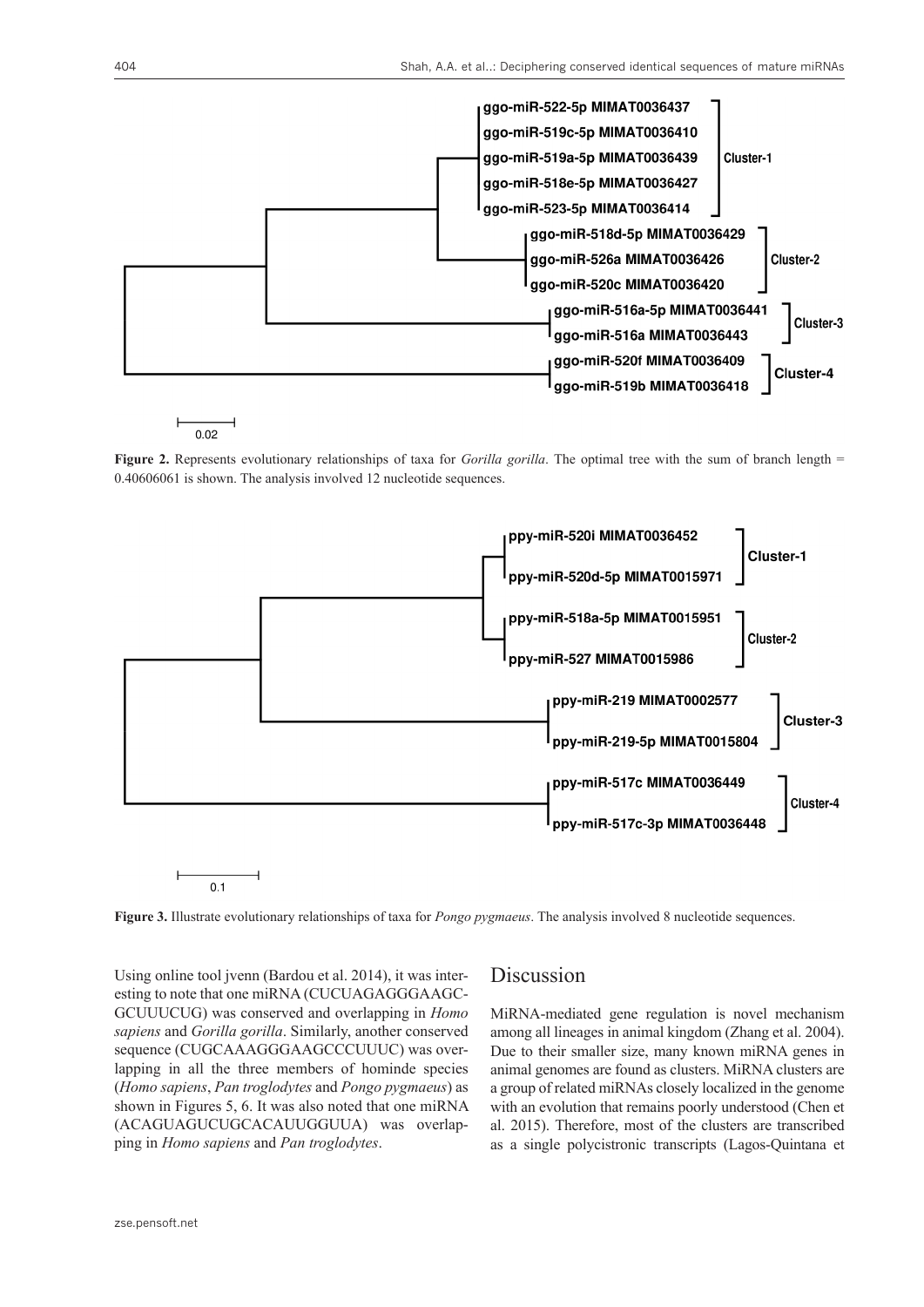

 $0.05$ 

**Figure 4.** Represents evolutionary relationships of taxa for *Pan troglodytes*. The optimal tree with the sum of branch length = 0.71717172 is shown. The analysis involved 7 nucleotide sequences.

**Table 2.** List of miRNAs grouped into clusters, their genomic coordinates, gene family names and their matured miRNA sequences in *Gorilla gorilla*.

| S. No     | No. of members    | <b>Gene family</b>   | Genomic coordinate           | <b>Mature miRNA sequence</b>  |
|-----------|-------------------|----------------------|------------------------------|-------------------------------|
| Cluster 1 | ggo-miR-522-5p    | MIPF0000020; mir-515 | chr19: 53095952-53096058 [+] | <b>CUCUAGAGGGAAGCGCUUUCUG</b> |
|           | ggo-miR-519c-5p   |                      | chr19: 53038851-53038969 [+] |                               |
|           | ggo-miR-519a-5p   |                      | chr19: 53097153-53097260 [+] |                               |
|           | ggo-miR-518e-5p   |                      | chr19: 53073319-53073416 [+] |                               |
|           | $ggo-miR-523-5p$  |                      | chr19: 53042042-53042160 [+] |                               |
| Cluster 2 | $ggo-miR-518d-5p$ |                      | chr19: 53078317-53078435 [+] |                               |
|           | ggo-miR-526a      |                      | chr19: 53069990-53070073 [+] |                               |
|           | ggo-miR-520c      |                      | chr19: 53049906-53050015 [+] |                               |
| Cluster 3 | ggo-miR-516a-5p   |                      | chr19: 53101171-53101280 [+] | UUCUCGAGGAAAGAAGCACUUUC       |
|           | ggo-miR-516a      |                      | chr19: 53105582-53105691 [+] |                               |
| Cluster 4 | ggo-miR-520f      |                      | chr19: 53025391-53025489 [+] | AAGUGCUUCCUUUUAGAGGGUU        |
|           | ggo-miR-519b      |                      | chr19: 53044871-53044969 [+] |                               |

**Table 3.** List of miRNAs grouped into clusters, their genomic coordinates, gene family names and their matured miRNA sequences in *Pongo pygmaeus*.

| S. No     | No. of members  | <b>Gene Family</b>   | <b>Genomic coordinate</b>           | <b>Mature miRNA sequence</b> |
|-----------|-----------------|----------------------|-------------------------------------|------------------------------|
| Cluster 1 | ppy-miR-520i    | MIPF0000020; mir-515 | chr19: 55513927-55514025 [+]        | <b>CUACAAAGGGAAGCCCUUUC</b>  |
|           | ppy-miR-520d-5p |                      | chr19: 55491990-55492076 [+]        |                              |
| Cluster 2 | ppy-miR-518a-5p |                      | chr19: 55505640-55505726 [+]        | CUGCAAAGGGAAGCCCUUUC         |
|           | ppy-miR-527     |                      | chr19: 55533164-55533250 [+]        |                              |
| Cluster 3 | ppy-miR-219     | MIPF0000044; mir-219 | NW 002874576.1: 1044940-1045049 [+] | <b>UGAUUGUCCAAACGCAAUUCU</b> |
|           | ppy-miR-219-5p  |                      | chr9: 125361031-125361127 [-]       |                              |
| Cluster 4 | ppy-miR-517c    | MIPF0000020: mir-515 | chr19: 55485875-55485961 [+]        | AUCGUGCAUCCCUUUAGAGUGU       |
|           | ppy-miR-517c-3p |                      |                                     |                              |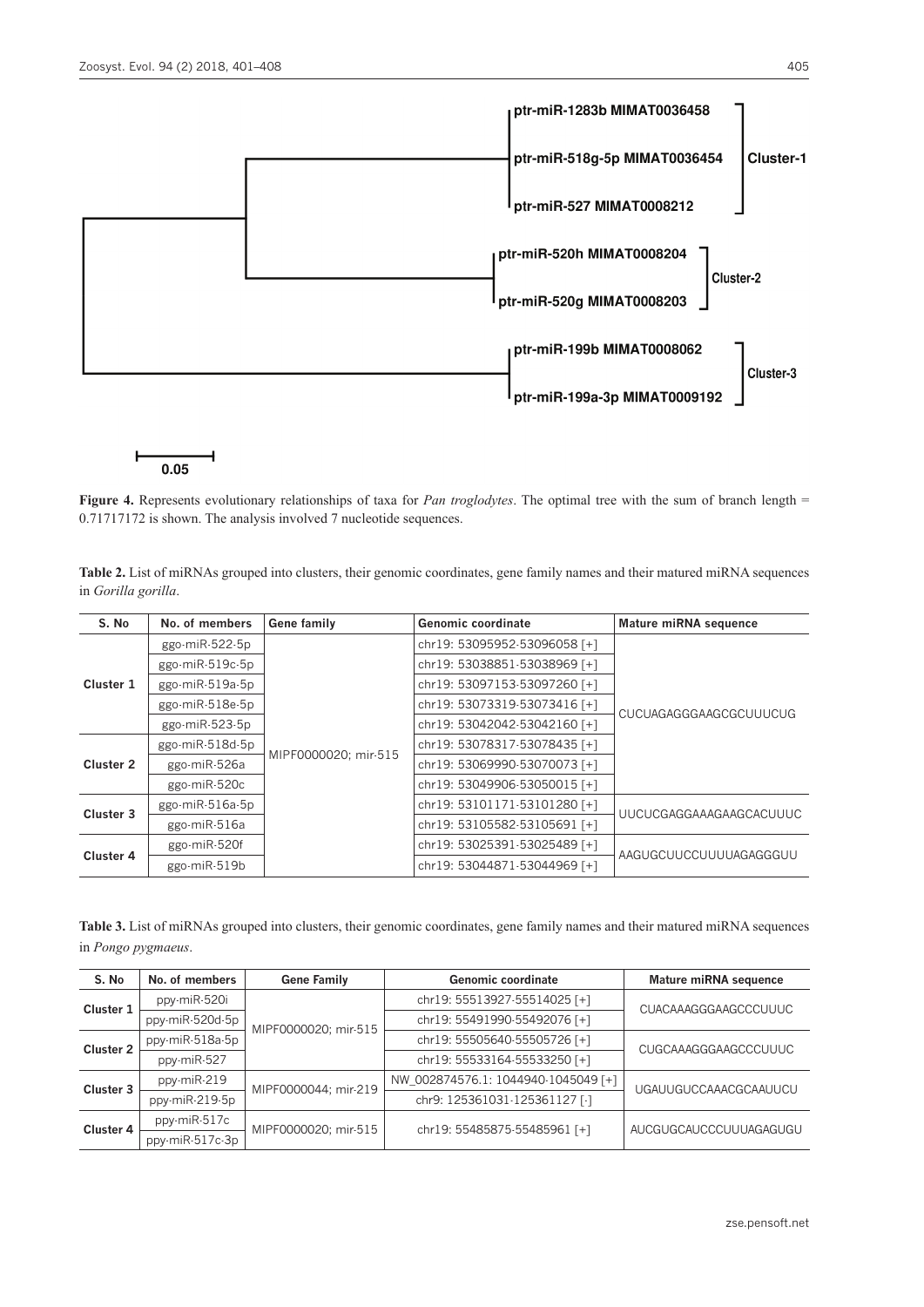

**Figure 5.** A comparative evolutionary relationships of taxa for *Homo sapiens*, *Gorilla gorilla*, *Pongo pygmaeus* and *Pan troglodytes.* The analysis involved 54 nucleotide sequences.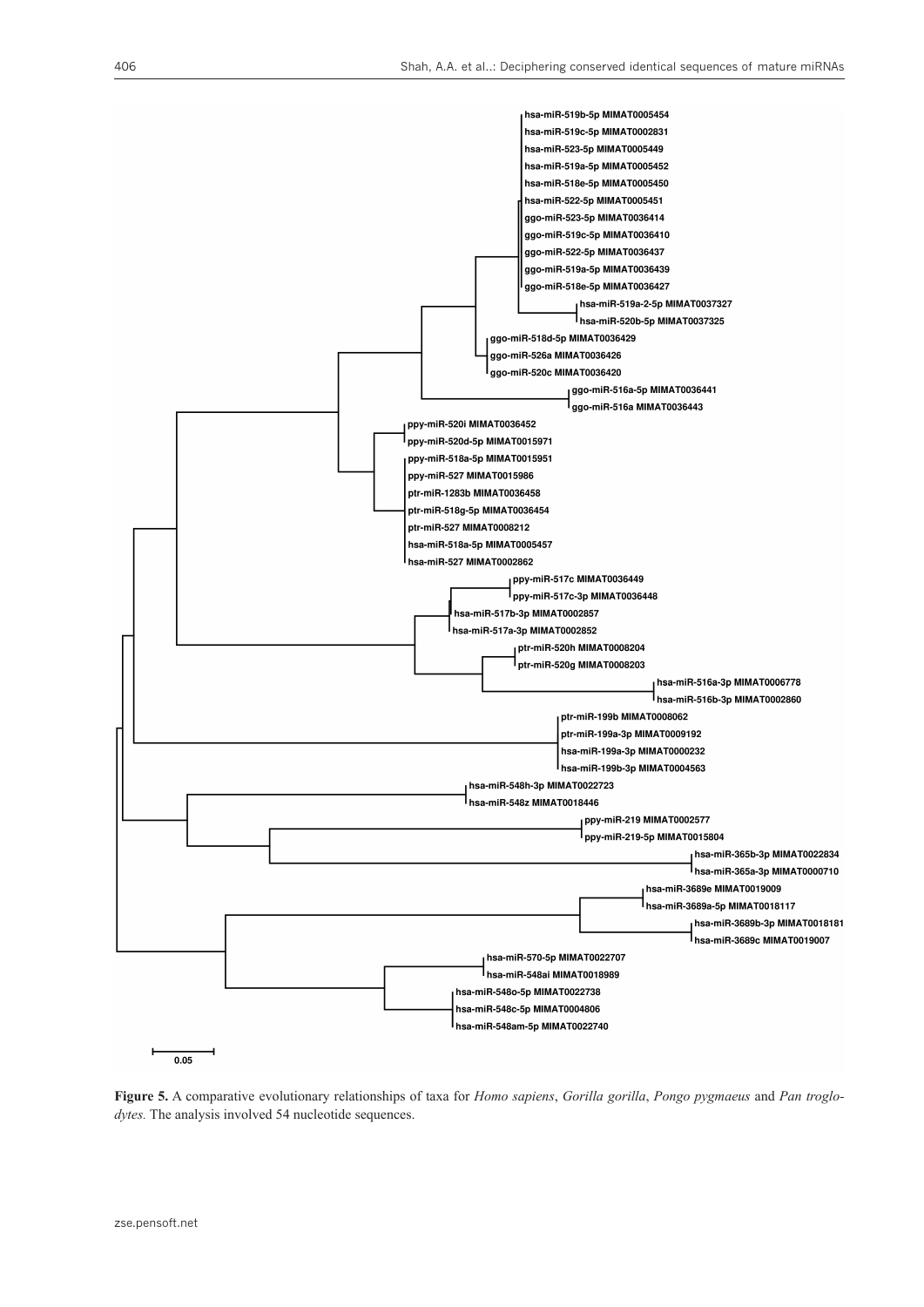**Table 4.** List of miRNAs grouped into clusters, their genomic coordinates, gene family names and their matured miRNA sequences in *Pan troglodytes*.

| S. No            | No. of members  | Gene family          | <b>Genomic coordinate</b>     | <b>Mature miRNA sequence</b> |
|------------------|-----------------|----------------------|-------------------------------|------------------------------|
| Cluster 1        | ptr-miR-1283b   | MIPF0000020; mir-515 | chr19: 56105638-56105756 [+]  | <b>CUGCAAAGGGAAGCCCUUUC</b>  |
|                  | ptr-miR-518g-5p |                      | chr19: 56078436-56078532 [+]  |                              |
|                  | ptr-miR-527     |                      | chr19: 56101441-56101526 [+]  |                              |
| <b>Cluster 2</b> | ptr-miR-520h    |                      | chr19: 56089945-56090033 [+]  | ACAAAGUGCUUCCCUUUAGAGUGU     |
|                  | ptr-miR-520g    |                      | chr19: 56069121-56069209 [+]  |                              |
| Cluster 3        | ptr-miR-199b    | MIPF0000040; mir-199 | chr9: 106385739-106385847 [-] | ACAGUAGUCUGCACAUUGGUUA       |
|                  | ptr-miR-199a-3p |                      | chr19: 11396978-11397047 [-]  |                              |



**Figure 6.** Venn diagram representing number of overlapping miRNA in *Homo sapiens*, *Gorilla gorilla*, *Pongo pygmaeus* and *Pan troglodytes.*

al. 2003; Mourelatos et al. 2002). It was found that these clusters are highly conserved in most mammals. Insertions of new miRNAs, deletions of individual miRNAs, and a cluster duplication observed in different species suggest an actively evolving cluster. In the present study, intra-species and inter-species conserved identical miRNAs were identified in the six species of hominoids. Interestingly, there were few miRNAs that were conserved across all studied species, indicating their evolutionary distance to humans, as well as, the categorization of identical species-specific miRNAs were identified in six members of great apes. It

was investigated that most conserved miRNA clusters in all the studied members of hominoids belong to the two families i.e., mir-515 and mir-199, suggesting that the ancestral clusters may be originated by tandem duplication. It has been demonstrated that some miRNA genes exhibited the phenomena of clustering (Kurkewich et al. 2018). Interestingly, several studies have shown that miRNA clusters comprise of two or more miRNA genes that display high level of identity in sequences. Moreover, they are situated contiguously with each other in the genome (Gonzalez-Vallinas et al. 2018). Through experimental